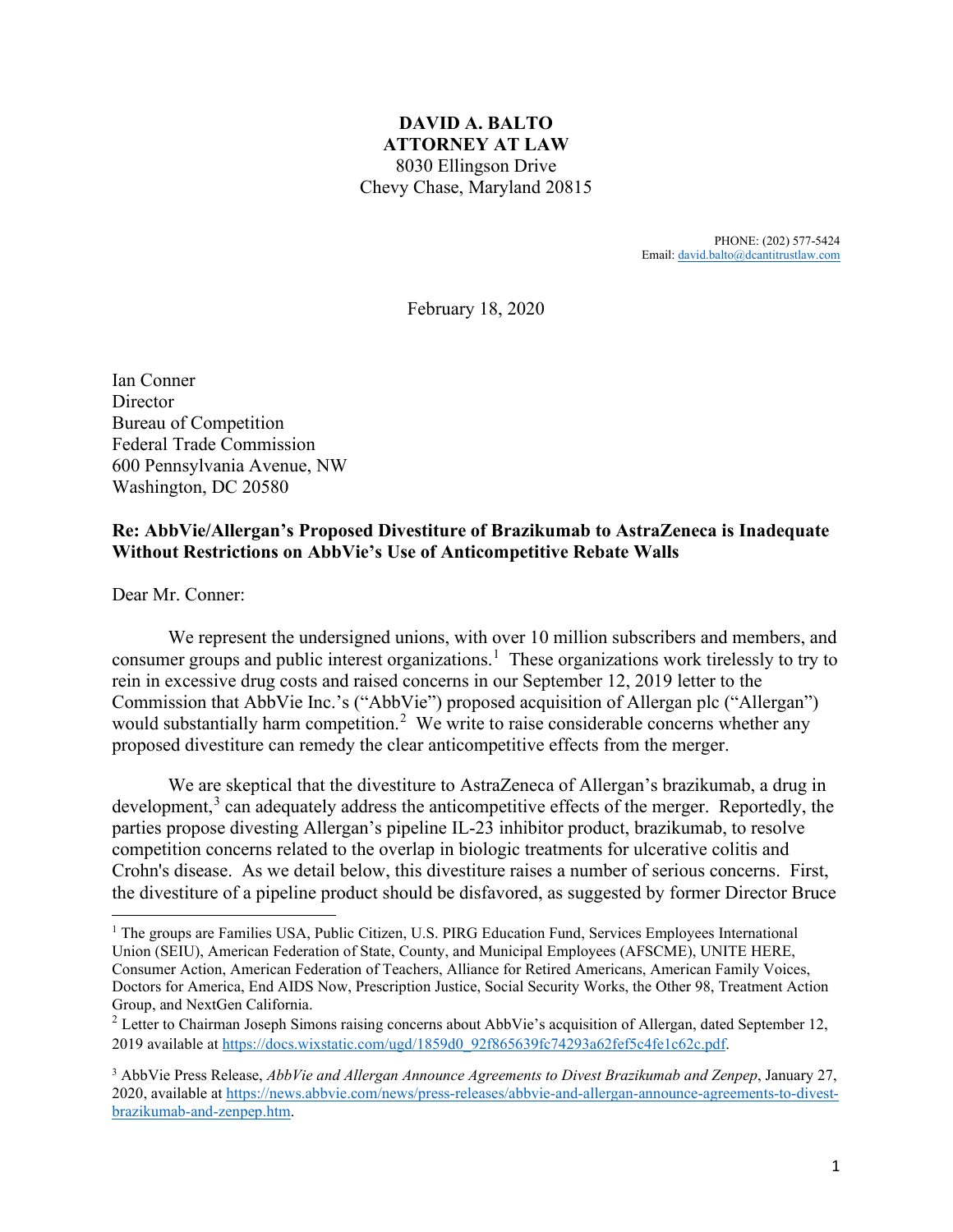Hoffman's remarks at a conference in 2018, since pipeline drug divestitures face a "startingly high" rate of failure and such a divestiture places "a greater risk of failure ... on the American public" and loss of competition on consumers, inconsistent with the law and sound antitrust policy.<sup>[4](#page-1-0)</sup> The divestiture of brazikumab is inconsistent both with Director Hoffman's concerns, the Commission's past actions, [5](#page-1-1) and the Commission's actions in divesting the incumbent product in the Bristol Myers/Celgene merger.<sup>[6](#page-1-2)</sup> Thousands of Crohn's disease and ulcerative colitis patients will be ill-served by a remedy that places the risk of failure on their shoulders.

Moreover, a divestiture of brazikumab faces substantial risks. As detailed below, the immunology product space is dominated by AbbVie which uses a variety of exclusionary tactics to hamper rivals. Current AbbVie rivals face daunting obstacles to competition from these exclusionary contracting practices and have had difficulty overcoming these obstacles. Any acquirer of brazikumab will need a strong market position, including a strong immunology product portfolio, to effectively restore competition. Based on the limited public information, we believe there are signs that AstraZeneca may lack the incentive and ability to fully restore competition. AstraZeneca is the former owner of these assets and was not successful in bringing them to market. It lacks the product portfolio in immunology to adequately compete. The transaction is reportedly structured to place little risk of failure on AstraZeneca. For all of these reasons, AstraZeneca as a potential buyer of the brazikumab assets should be carefully scrutinized.

Finally, AbbVie's use of rebate walls creates substantial barriers to AstraZeneca's commercial success in bringing brazikumab to the market and the success of competing products in these therapeutic categories. AbbVie has and is currently engaged in restrictive contracting practices that have enabled the creation of so called "rebate walls" to protect its blockbuster drugs, Humira and Skyrizi, that not only lead to higher prescription drug prices, but foreclose rival drugs from obtaining access to payors' formularies, resulting in reduced consumer choice.<sup>[7](#page-1-3)</sup> These strategies are currently used to place Skyrizi in an increasingly dominant position, stifling the ability of current and potential rivals to effectively compete.

As we emphasized in our earlier letter, this merger, by giving AbbVie additional blockbuster drugs, may increase AbbVie's bargaining leverage including its incentive and ability to engage in even more restrictive contracting practices that will harm competition and consumers by blocking access to new lower-priced more efficacious drugs, inhibiting innovation,

<span id="page-1-0"></span><sup>4</sup> *It Only Takes Two to Tango: Reflections on Six Months at the FTC, Remarks at GCR Live 7th Annual Antitrust Law Leaders Forum,* D. Bruce Hoffman, Acting Director, Bureau of Competition, U.S. Federal Trade Commission, February 2, 2018.

<span id="page-1-1"></span><sup>5</sup> *Amneal Pharmaceuticals LLC/Impax Laboratories Inc.,* C-4650, FTC File No. 1810017 (final order approved on July 10, 2018) [\(https://www.ftc.gov/enforcement/casesproceedings/181-0017-c-4650/amneal-holdings-impax](https://www.ftc.gov/enforcement/casesproceedings/181-0017-c-4650/amneal-holdings-impax-laboratories-matter)()[laboratories-matter\)\("Impax](https://www.ftc.gov/enforcement/casesproceedings/181-0017-c-4650/amneal-holdings-impax-laboratories-matter)() Consent Order")(requiring divestitures of on-market products instead of pipeline products).

<span id="page-1-2"></span><sup>6</sup> *See* FTC Press Release, *FTC Requires Bristol-Myers Squibb Company and Celgene Corporation to Divest Psoriasis Drug Otezla as a Condition of Acquisition*, November 15, 2019.

<span id="page-1-3"></span><sup>7</sup> For a description of the anticompetitive effect of rebate walls, *see* Robin Feldman, *Drugs, Money and Secret Handshakes: The Unstoppable Growth of Prescription Drug Prices,* (2019) at 3.1.1. *See also, Profits Over Consumers: How Pharmaceuticals Game the System*, Testimony of Jeffrey K. Francer, Senior VP General Counsel of Association of Accessible Medicines, Before the Subcommittee on Consumer Protection and Commerce of the House Committee on Energy and Commerce, September 19, 2019.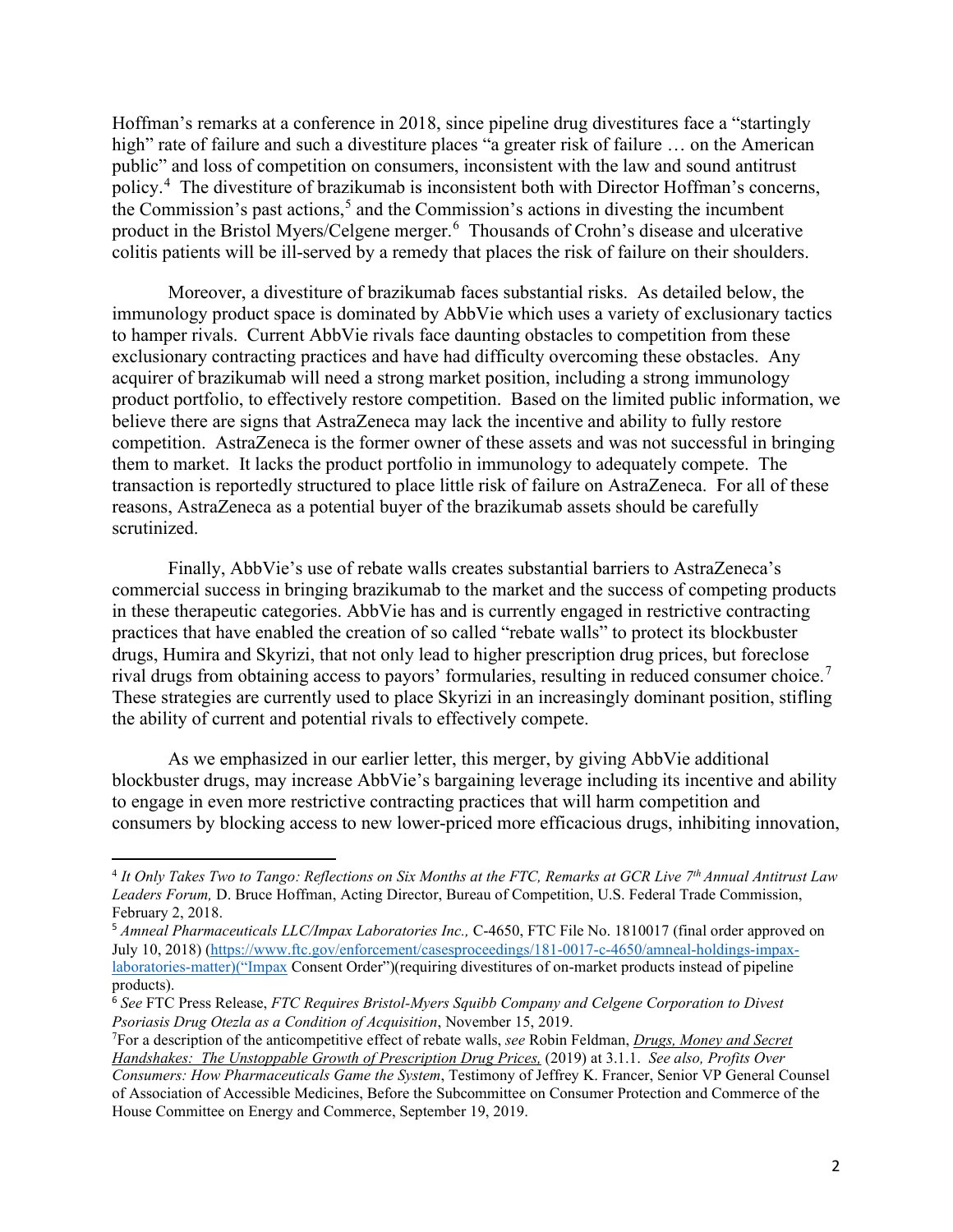and distorting competition. (We note that both the DOJ and FTC have brought enforcement actions in the past where a merger increased a firm's bargaining leverage even where there was not a direct product overlap.)<sup>[8](#page-2-0)</sup> As nine U.S. Senators observed in writing to the Commission:

[p]ost-merger, the combined firm would have greater ability to condition buyers' access to these multi-billion dollar drugs on purchases of less popular drugs in their portfolios. They could also use their increased leverage to secure favorable positions on buyers' drug formularies by offering volume-based rebates that competitors with rival products cannot match; these "rebate traps" or "rebate walls" can have the effect of preventing alternative drugs, including more affordable biosimilars and generics, from competing.<sup>[9](#page-2-1)</sup>

Any buyer of brazikumab faces a daunting task in bringing the product to the market and fully restoring competition. Consistent with past enforcement actions, we believe it is absolutely crucial that the Commission impose restrictions on AbbVie's use of rebate walls, to give any buyer of the divested assets a fighting chance to be an effective competitor in the relevant markets and fully restore competition.<sup>[10](#page-2-2)</sup>

[https://www.justice.gov/opa/pr/justice-department-allows-charter-s-acquisition-time-warner-cable-and-bright-house-](https://www.justice.gov/opa/pr/justice-department-allows-charter-s-acquisition-time-warner-cable-and-bright-house-networks)

<span id="page-2-0"></span><sup>&</sup>lt;sup>8</sup> The antitrust agencies can bring enforcement actions to challenge acquisitions or enter into settlement agreements that prohibit certain contracting practices even when there are not direct overlaps, where a merger may increase a firm's bargaining leverage. *Cf.* Comcast Corporation Abandons Proposed Acquisition of Time Warner Cable After Justice Department and the Federal Communications Commission Informed Parties of Concerns, Department of Justice, April 24, 2015, a[t https://www.justice.gov/opa/pr/comcast-corporation-abandons-proposed-acquisition-time](https://www.justice.gov/opa/pr/comcast-corporation-abandons-proposed-acquisition-time-warner-cable-after-justice-department)[warner-cable-after-justice-department;](https://www.justice.gov/opa/pr/comcast-corporation-abandons-proposed-acquisition-time-warner-cable-after-justice-department) Justice Department Allows Charter's Acquisition of Time Warner Cable and Bright House Networks to Proceed with Conditions, Department of Justice, April 25, 2016, at

[networks.](https://www.justice.gov/opa/pr/justice-department-allows-charter-s-acquisition-time-warner-cable-and-bright-house-networks) In both of these cases, the Department of Justice's Antitrust Division recognized that the merger would harm competition by increasing the merged company's bargaining leverage to negotiate terms with video programmers that would limit online video distributors such as Netflix from obtaining important content. The FTC has also successfully demonstrated that mergers are anticompetitive when the merged hospital's bargaining leverage over insurers would be great enough to effectively force an insurer to provide coverage because it cannot afford to lose the merged hospital from its network. *See, e.g.*, *FTC v. OSF Healthcare Sys*., 852 F. Supp.2d 1069, 1084 (N.D. Ill. 2012) ("[T]he proposed merger in this case would give the combined entity significant bargaining leverage, which would in turn allow the combined entity to extract higher prices from [insurers]."); *FTC v. ProMedica Health Sys., Inc.*, 2011 WL 1219281 (N.D. Ohio Mar. 29, 2011). **9 On September 19, 2011** (Supers) 9 On September 19, 2019, nine senators (Klobuchar, Booker, Baldwin, Smith, Hirono, Sanders, Harris, and Warren)

<span id="page-2-1"></span>available at [https://www.klobuchar.senate.gov/public/index.cfm/2019/9/klobuchar-leads-letter-warning-that](https://www.klobuchar.senate.gov/public/index.cfm/2019/9/klobuchar-leads-letter-warning-that-pharmaceutical-mergers-may-threaten-drug-competition-increase-prices-and-reduce-patient-access-to-essential-medications)[pharmaceutical-mergers-may-threaten-drug-competition-increase-prices-and-reduce-patient-access-to-essential](https://www.klobuchar.senate.gov/public/index.cfm/2019/9/klobuchar-leads-letter-warning-that-pharmaceutical-mergers-may-threaten-drug-competition-increase-prices-and-reduce-patient-access-to-essential-medications)[medications.](https://www.klobuchar.senate.gov/public/index.cfm/2019/9/klobuchar-leads-letter-warning-that-pharmaceutical-mergers-may-threaten-drug-competition-increase-prices-and-reduce-patient-access-to-essential-medications)

<span id="page-2-2"></span> $\frac{10}{10}$  FTC consent orders often impose non-structural remedies along with a divestiture requirement to ensure the divestiture is successful. These hybrid remedies are often required to allow the divestiture buyer to successfully integrate the divested assets and begin competing successfully in the relevant market. *CoStar Group Inc*, Docket No. C-4368, Decision and Order (August 29, 2012) ("CoStar Consent Order").

www.ftc.gov/sites/default/files/documents/cases/2012/08/120830costardo.pdf (requiring CoStar to refrain from bundling its products together in ways that could impede its competitors including the divestiture buyer.). *See also*, *Teva Pharmaceutical Industries Ltd./Barr Pharmaceuticals, Inc*., C-4242, FTC File No. 081 0224 (final order issued February 9, 2009) (http://www.ftc.gov/enforcement/cases- 45 proceedings/081-0224/teva-pharmaceutical-industriesltd-corporation-barr)(*requiring Teva and Barr to provide transitional services to enable the acquirer to obtain all necessary FDA approvals);Victrex, plc, Invibio, Inc. and Invibio Limited,* C-4586 FTC File No. 1410042 (July 13, 2016)(consent order in Section 5 case prohibiting Victrex from entering into exclusive supply contracts and from preventing current customers from using alternate products). *see also United States v. Charter Communications Inc, Time Warner Cable Inc, Advance/Newhouse Partnership and Bright House Networks LLC*, (No. 1:16-cv-00759 ) (D.D.C. April 25, 2016)(prohibiting New Charter from entering into any agreement forbidding, limiting or creating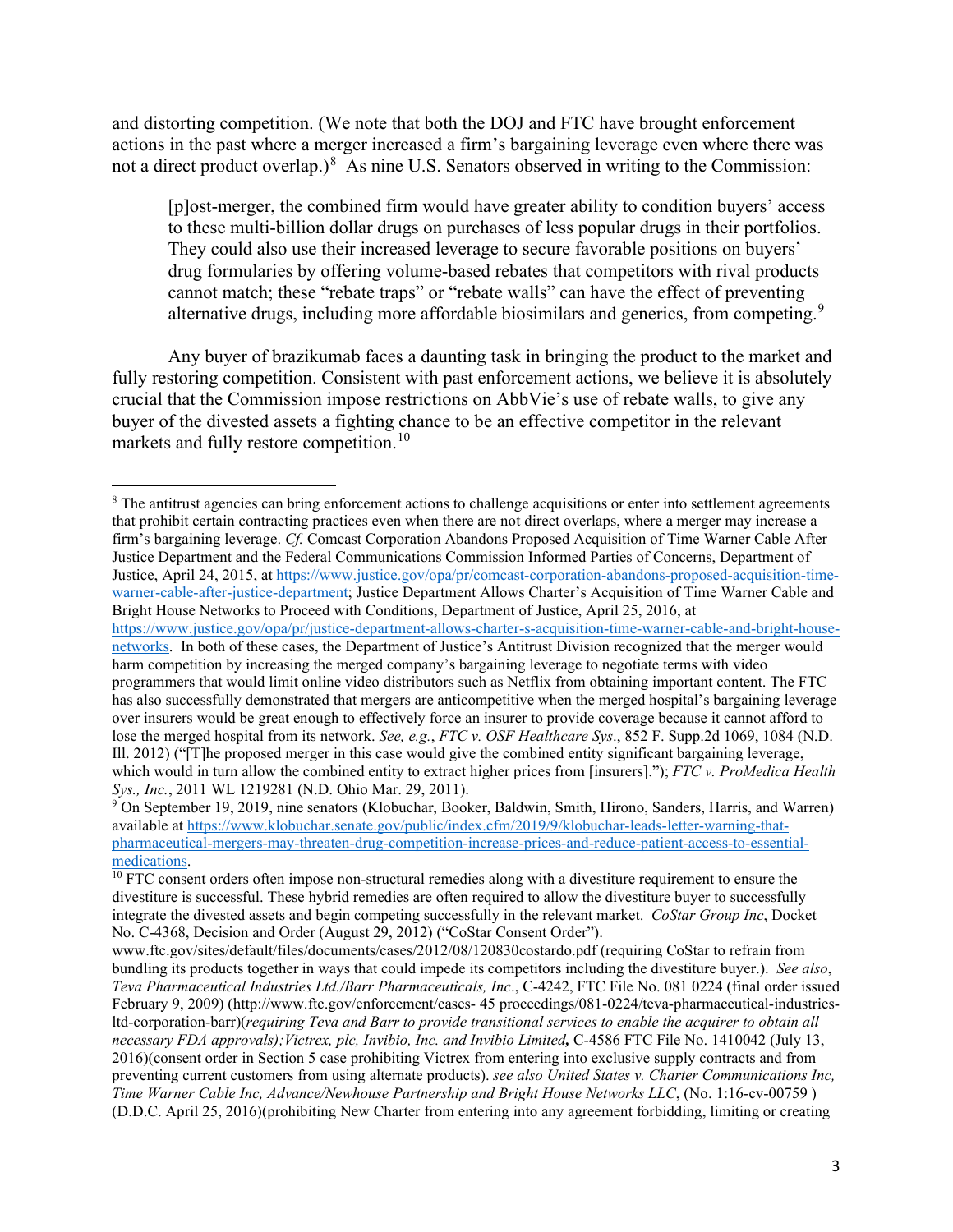Under the law, a remedy is permissible only where it fully restores competition and "restoring competition requires replacing the *competitive intensity* lost as a result of a merger…" rather than just maintaining premerger levels.<sup>[11](#page-3-0)</sup> This potential remedy cannot meet that standard.

## **I. Divestitures of a Pipeline Product Alone Are Unlikely to Fully Restore Competition**

We are unsure where the Commission is in its investigation of the transaction, however, it appears as if the parties are proposing a divestiture of pipeline assets to resolve the competitive overlaps of IL-23 inhibitors and a divestiture of Allergan's Zenpep, which competes with AbbVie's Creon, to Nestle to resolve the overlap in pancreatic enzyme therapy for exocrine pancreatic insufficiency.<sup>12</sup> As indicated previously, we are concerned that divestitures of pipeline drugs may not fully restore competition.

Divestitures of pipeline assets raise significant competitive concerns. After all, divestitures of pipeline assets in the pharmaceutical industry are often unsuccessful in terms of actual product launches, especially in a situation like the immediate one where the overlap involves an on-market drug, Skyrizi, and brazikumab, a pipeline product.<sup>[13](#page-3-2)</sup> Indeed, former Director Bruce Hoffman explained that an internal study at the Commission revealed that the rate of failure was "startlingly high" for divestitures of certain pharmaceutical pipeline products.<sup>14</sup> He blamed this high failure rate on the difficulty of the divestiture buyer in actually getting the pipeline pharmaceutical to market and noted that it is "entirely proper that the risk of failure be placed" on the merging parties and not consumers.<sup>[15](#page-3-4)</sup> We agree with Mr. Hoffman that consumers should not bear the risk of an unsuccessful divestiture and that divestiture of pipeline assets should be strongly disfavored.

We note that the FTC staff studied pharmaceutical pipeline divestitures in its 2017 merger remedy study. It concluded that it had a success rate of 100% because in all 32 matters in which pipeline assets were divested, the assets were successfully transferred. We respectfully

<span id="page-3-1"></span><sup>12</sup> Nestlé Press Release, *Nestlé acquires Zenpep, expanding its medical nutrition business*, January 27, 2020. [https://www.nestle.com/media/pressreleases/allpressreleases/nestle-medical-nutrition-business-acquisition-zenpep.](https://www.nestle.com/media/pressreleases/allpressreleases/nestle-medical-nutrition-business-acquisition-zenpep) We are not addressing this divestiture in this letter, but we raise the question of whether Nestle can step into the shoes of Allergan and provide the same competitive intensity that Allergan was able to provide and whether it has the same incentive and ability to do so. *Sysco*, 113 F. Supp. 3d at 72.

incentives to retaliate against a video programmer for providing content to online video distributors); *United States v. Anheuser Busch InBev SA/NV,* No. 16-1483 Modified Final Judgment (October 22, 2018)*(*prohibiting ABI from "instituting and continuing practices and programs that limit the ability and incentives of independent beer distributors to sell and promote the beers of ABI's rivals."); *United States v. Ticketmaster Entertainment Inc*., No. 1:10-cv-00139-RMC, Amended Final Judgment (January 28, 2020) (prohibiting Live Nation from threatening to withhold concerts from a venue if the venue chooses a ticketer other than Ticketmaster.)

<span id="page-3-0"></span><sup>11</sup> "[R]estoring competition requires replacing the *competitive intensity* lost as a result of a merger…" rather than just maintaining premerger levels. *Fed. Trade Comm'n v. Sysco Corp.,* 113 F. Supp. 3d 1, 72 (D.D.C. 2015) (emphasis in original).

<span id="page-3-2"></span><sup>13</sup>*See* Impax Consent Order.

<span id="page-3-3"></span><sup>14</sup> *It Only Takes Two to Tango.*

<span id="page-3-4"></span><sup>15</sup> *Id.*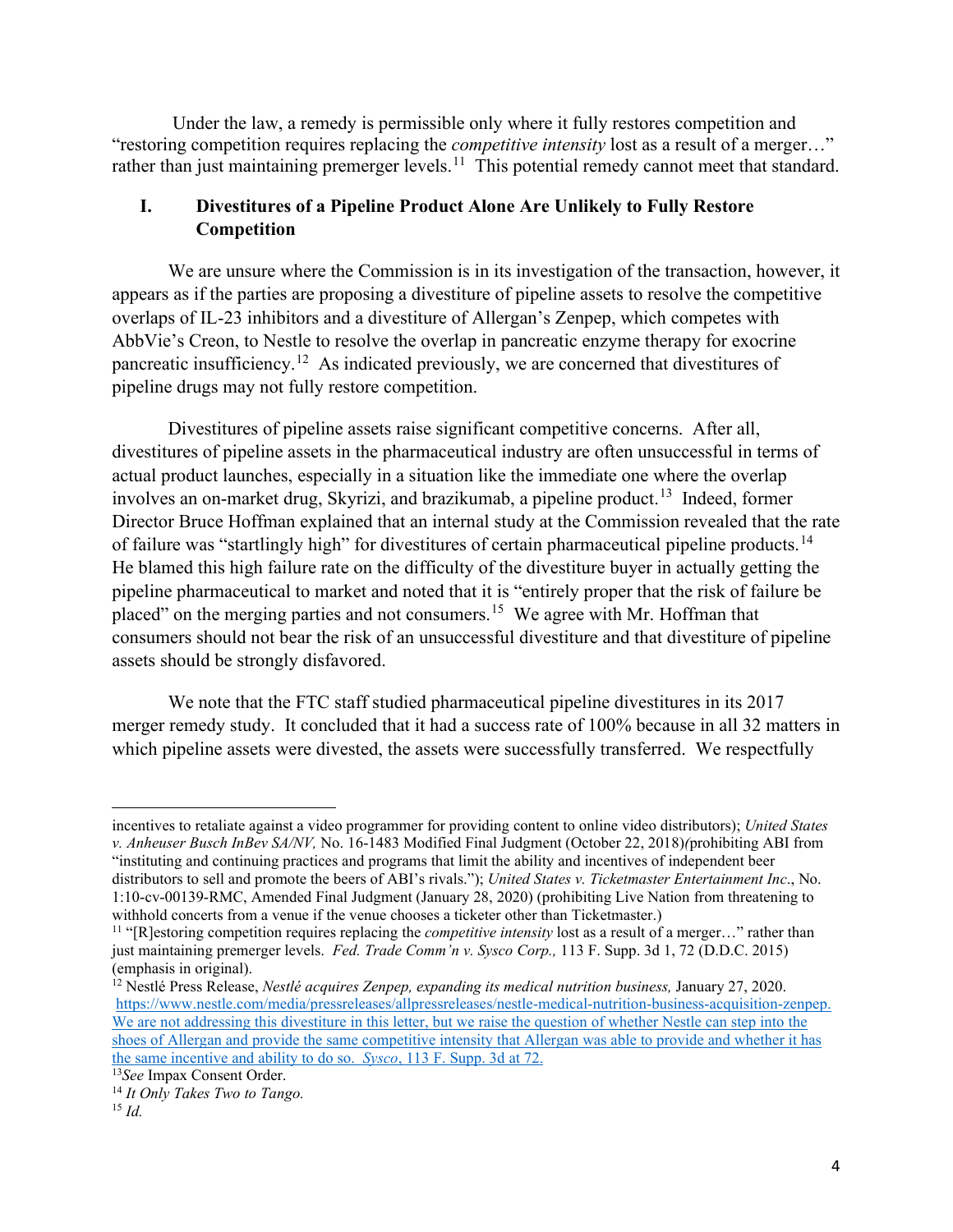suggest the FTC staff was asking the wrong question.<sup>16</sup> There was no analysis of whether the pipeline assets were used or used effectively or whether they ultimately resulted in a product coming to market.

Mr. Hoffman's observation that the rate of failure for pipeline assets was "startling high" strongly suggests there should be a strong preference for divestiture of the in-market product. As buyers of drugs for Crohn's disease and ulcerative colitis and as representatives of thousands of patients and consumers suffering from these diseases, we strongly believe that the Commission should divest the on-market drug, Skyrizi. History has demonstrated that divestiture of pipeline assets often fail. There is too much at stake for these vulnerable patients and payors to have them bear the risk of a failed remedy.

The FTC has a significant burden to make sure that the divestiture buyers have the incentive and ability to fully restore competition and replace the competitive intensity lost by the merger of two rivals.<sup>[17](#page-4-1)</sup> In order to meet these goals, a superior approach is the divestiture of the in market product, which was recently required in the FTC's Consent Order approving Bristol-Myers Squibb Company's acquisition of Celgene Corporation. In that Order, Celgene's Otezla was sold to Amgen instead of BMS' pipeline product.<sup>18</sup>

### **II. AstraZeneca is a Questionable Divestiture Buyer**

We believe there are important questions that raise concerns whether AstraZeneca is a suitable buyer and would have the incentive and ability to fully restore competition. As we detailed in our earlier letter, AbbVie dominates the immunology product space and other firms face significant challenges in entering and competing, in part, because of AbbVie's exclusionary contracting practices. Major pharmaceutical firms, such as Valeant Pharmaceutical, Eli Lilly, Novartis Pharmaceutical Corporation, Sun Pharmaceutical Industries Ltd, and Johnson & Johnson have struggled to secure market acceptance. Entering this product space is a daunting

<span id="page-4-0"></span><sup>&</sup>lt;sup>16</sup> *FTC's Merger Remedies 2006-2012: A Report of the Bureaus of Competition and Economics, January 2017, at 31* available at [https://www.ftc.gov/system/files/documents/reports/ftcs-merger-remedies-2006-2012-report-bureaus](https://www.ftc.gov/system/files/documents/reports/ftcs-merger-remedies-2006-2012-report-bureaus-competition-economics/p143100_ftc_merger_remedies_2006-2012.pdf)competition-economics/p143100 ftc merger remedies 2006-2012.pdf. According to the Remedies Study, "For each divestiture relating to pipeline products, i.e. products in development, the divestiture was considered successful if all assets relating to those products were successfully transferred. Staff did not attempt to assess whether the buyer of assets related to pipeline products replaced the acquired firm, in part because there was no but-for baseline from which to compare the buyer's efforts with those of the acquired firm, nor did staff measure success by determining if the buyer succeeded in launching a product." So, the Remedies Study is not helpful in determining whether pipeline products were ever approved by the FDA, let alone successfully launched.

<span id="page-4-1"></span><sup>17</sup> *Sysco Corp.,* 113 F. Supp. 3d at 72.

<span id="page-4-2"></span><sup>18</sup> *See* FTC Press Release, *FTC Requires Bristol-Myers Squibb Company and Celgene Corporation to Divest Psoriasis Drug Otezla as a Condition of Acquisition*, November 15, 2019. A similar approach was taken in Amneal/Impax. *In the Matter of Amneal Holdings, LLC, Amneal Pharmaceuticals LLC, Impax Laboratories, Inc., and Impax Laboratories, LLC,* File No. 181-0017, Analysis of Agreement Containing Consent Orders to Aid Public Comment, ("Impax") April 27, 2018 available at

[https://www.ftc.gov/system/files/documents/cases/1810017\\_amneal\\_impax\\_analysis\\_4-27-18.pdf](https://www.ftc.gov/system/files/documents/cases/1810017_amneal_impax_analysis_4-27-18.pdf) "Additionally, in mergers involving complex pharmaceutical products that are difficult to manufacture, the Commission generally will require the divestiture of an on-market product over a pipeline product to place the greater risk on the merging parties rather than the public."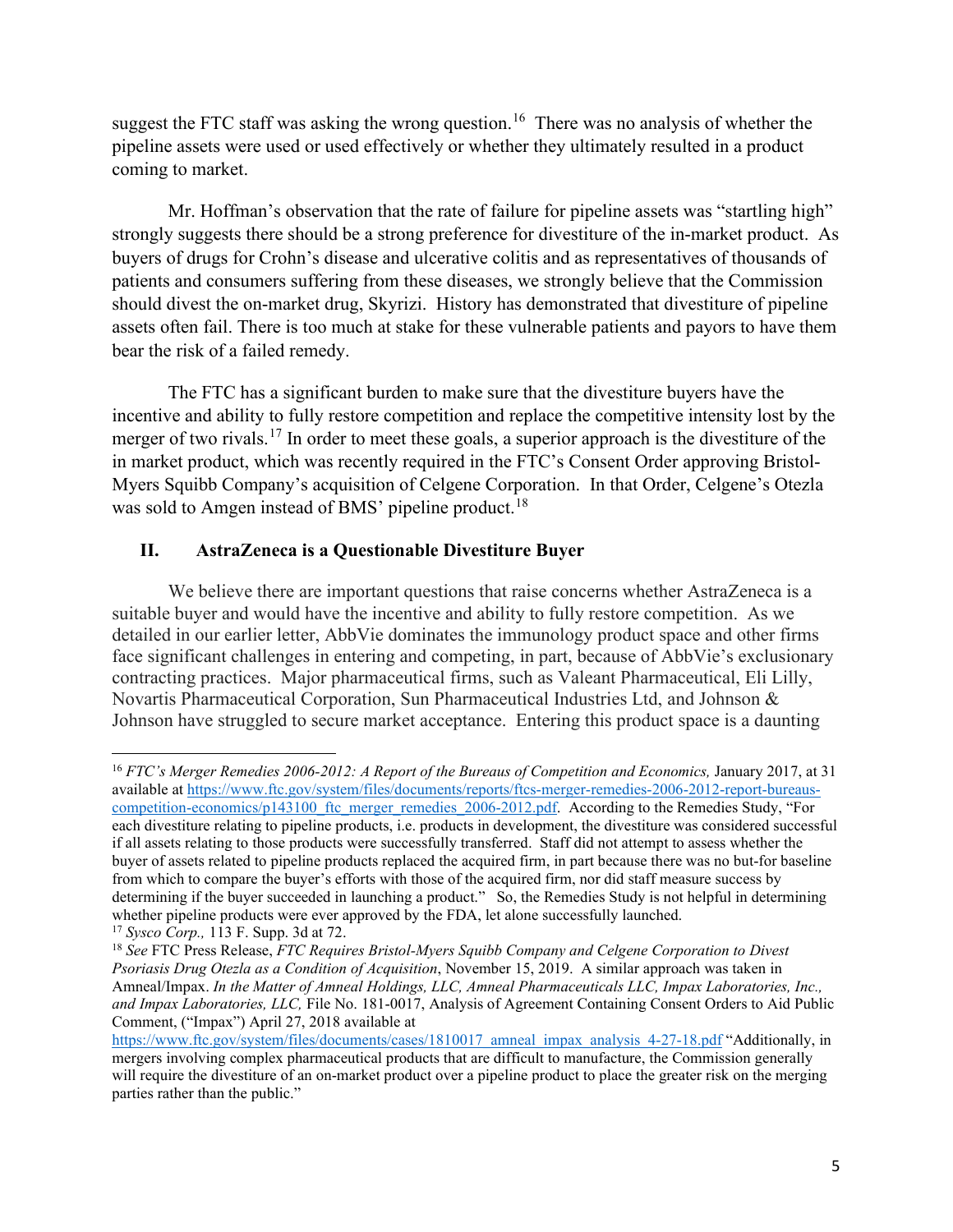task because for an entrant to get on to a preferred position on a formulary against AbbVie's rebate wall, it would have to essentially give its product away for free, and even in those cases, the economic incentive for the payor is to keep AbbVie's products in the preferred position.<sup>19</sup>

There are serious reasons to raise questions whether AstraZeneca can succeed in this marketplace. AstraZeneca does not actually have any existing portfolio of drugs that treat inflammatory bowel diseases or other autoimmune diseases. It may have other products in the pipeline but that does not improve their position in getting market acceptance. Unlike Allergan, which has related products which might strengthen its ability to secure market access, AstraZeneca does not appear to have any immunology drugs or related drugs. AstraZeneca's commitment to immunology is uncertain. While AstraZeneca owned the brazikumab assets in the past, it made a financial decision to withdraw from commercialization and chose to license the global rights of brazikumab to Allergan in October [20](#page-5-1)16.<sup>20</sup> In other words, AstraZeneca gave up on the assets some three and a half years ago and has conducted none of the development since that time. It is crucial that a buyer of divested assets has the incentive and ability to fully restore competition and AstraZeneca's lack of a product portfolio and their decision to withdraw from this market a few years ago raises concerns over their long-term commitment. We also believe payors may be reluctant to choose a producer with an uncertain commitment.

Moreover, according to AstraZeneca's press release on January 27, 2020, "Allergan will fund up to an agreed amount, estimated to be the total costs expected to be incurred by AstraZeneca until completion of development for brazikumab in CD and UC, including the development of a companion diagnostic."<sup>[21](#page-5-2)</sup> This is potentially problematic in that Allergan has no incentive to aid the development of a competing product any more than it is contractually obligated to do.<sup>22</sup> And once that well of R&D funds runs dry, how much of its own resources will AstraZeneca commit to the project? On the flip side, Allergan is agreeing to invest hundreds of millions to develop a rival product meaning that AstraZeneca may be taking on very little financial risk. The Commission should take a close look because if AstraZeneca is getting a sweet-heart deal, it may lack the financial incentive to commercialize brazikumab. Indeed, a low purchase price may suggest that a firm will lack the full incentive to compete aggressively.<sup>23</sup> The Commission should question whether AstraZeneca is truly invested in these assets not only in the effort to obtain FDA approval, but to actually market brazikumab against the merged firm.

<span id="page-5-0"></span><sup>19</sup> *See* Aaron Hakim and Joseph S. Ross, *Obstacles to the Adoption of Biosimilars for Chronic Diseases*, JAMA, vol. 317, no. 21 (June 6, 2017).

<span id="page-5-1"></span><sup>20</sup> AstraZeneca Press Release, *MedImmune out-licenses potential medicine for inflammatory diseases to Allergan*, October 3, 2016, available at [https://www.astrazeneca.com/media-centre/press-releases/2016/medimmune-out](https://www.astrazeneca.com/media-centre/press-releases/2016/medimmune-out-licenses-potential-medicine-for-inflammatory-diseases-to-allergan-03102016.html)[licenses-potential-medicine-for-inflammatory-diseases-to-allergan-03102016.html#.](https://www.astrazeneca.com/media-centre/press-releases/2016/medimmune-out-licenses-potential-medicine-for-inflammatory-diseases-to-allergan-03102016.html)

<span id="page-5-2"></span><sup>21</sup> AstraZeneca Press Release, *AstraZeneca to recover the global rights to brazikumab (MEDI2070) from Allergan*, January 27, 2020, available at [https://www.astrazeneca.com/media-centre/press-releases/2020/astrazeneca-to](https://www.astrazeneca.com/media-centre/press-releases/2020/astrazeneca-to-recover-the-global-rights-to-brazikumab-medi2070-from-allergan-27012020.html)[recover-the-global-rights-to-brazikumab-medi2070-from-allergan-27012020.html.](https://www.astrazeneca.com/media-centre/press-releases/2020/astrazeneca-to-recover-the-global-rights-to-brazikumab-medi2070-from-allergan-27012020.html)

<span id="page-5-3"></span><sup>&</sup>lt;sup>22</sup> *Sysco*, 113 F. Supp. 3d at 77 (A divestiture that calls for a "continuing relationship between the seller and buyer of divested assets" is problematic as it "may increase the buyer's vulnerability to the seller's behavior.")<br><sup>23</sup> United States v. Aetna, 240 F. Supp. 3d 1, 72 (D.D.C. 2017) (noting that "an extremely low purchase price revea

<span id="page-5-4"></span>the divergent interest between the divestiture purchaser and the consumer: an inexpensive acquisition could still 'produce something of value even if it does not become a significant competitor.")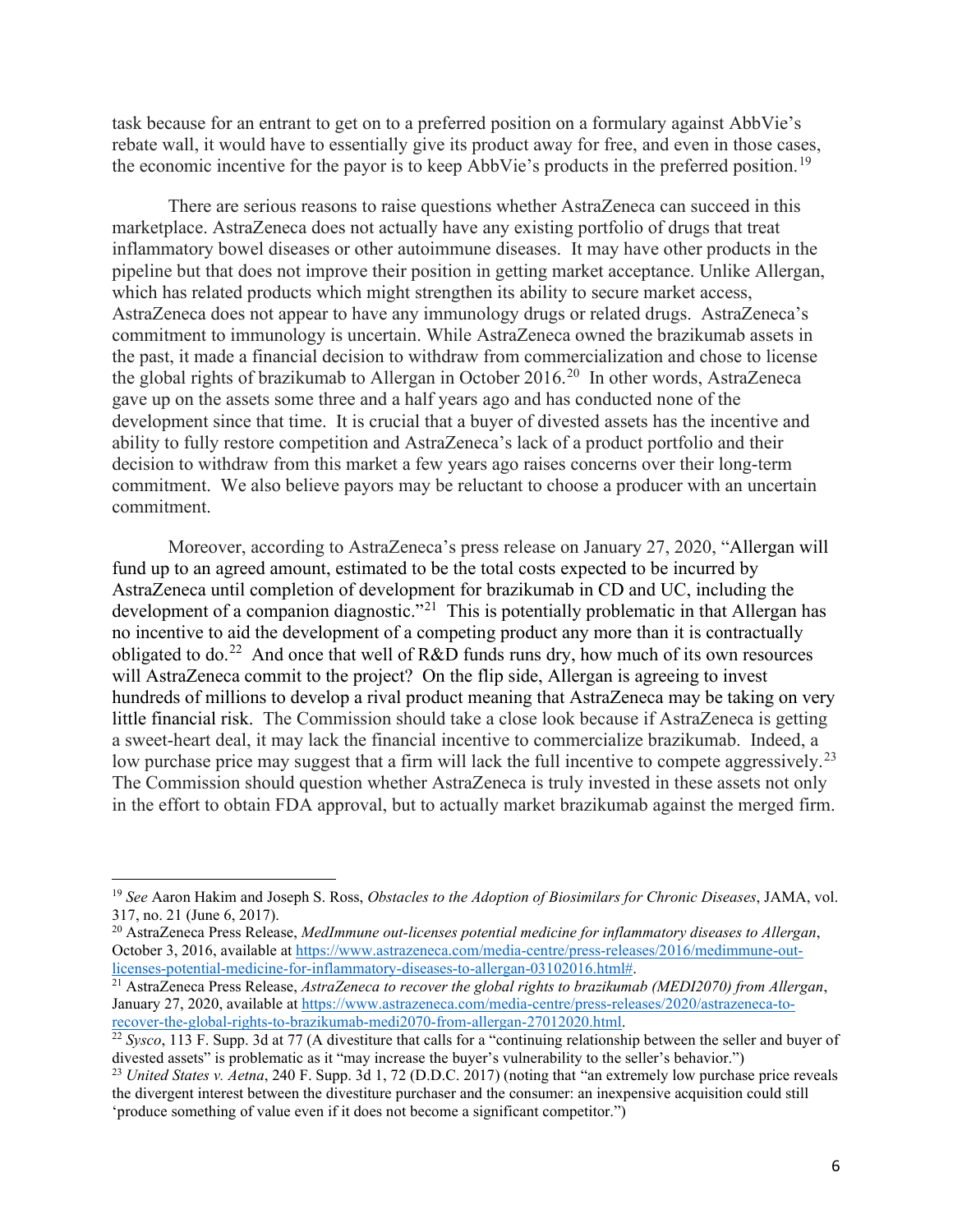In this product space with substantial barriers to entry and expansion, any divestiture must be to a firm that possesses the product portfolio and clear commitment to this product space.

## **III. For Any Divestiture to be Effective AbbVie's Use of Rebate Walls Needs to be Restricted as Part of the Consent Order**

AbbVie's use of rebate walls must be addressed as part of any consent order regarding the sale of brazikumab.<sup>24</sup> AbbVie's rebate wall involves the coupling of volume-based rebates across multiple indications with penalty provisions, resulting in the withholding of hundreds of millions of dollars from payors that put rival drugs on their formularies.<sup>[25](#page-6-1)</sup> AbbVie's rebate wall has kept Humira in the preferred position on formularies while impeding the ability of rival IL-17 and IL-23 inhibitors such as Valeant Pharmaceutical's Siliq; Eli Lilly's Taltz; Novartis Pharmaceutical Corporation's Cosentyx; Sun Pharmaceutical Industries Ltd's' Ilumya, and Johnson & Johnson's Tremfya from obtaining the preferred position on formularies for many indications including for moderate to severe psoriasis even though many of these new drugs are clinically superior and lower cost than Humira.<sup>[26](#page-6-2)</sup>

AbbVie has also used rebate walls based off of Humira's prescription volume to compel payors to put Skyrizi, the IL-23 inhibitor, that will directly compete with brazikumab, in a preferred position on payors' drug formularies.<sup>27</sup> These arrangements prevented other competitors from being placed on the formulary or they were permitted only if patients were forced to go through costly step therapy because the rival drugs were in a second or third line position.<sup>[28](#page-6-4)</sup> These step therapies can cause significant consumer harm as consumers are prevented from using the most efficacious drug. AbbVie's rebate wall was essentially used to

<span id="page-6-3"></span><sup>27</sup> ZITTER HEALTH INSIGHTS, THE MANAGED CARE MESSAGE MONITOR: PSORIASIS DATA SPOTLIGHT (June 2018), at 6. In June 2018, Zitter reported that "AbbVie continues to promote portfolio contracting opportunity for risankizumab [*i.e.*, Skyrizi] that provides enhanced Humira rebates in exchange for exclusively preferring its pipeline agents".

<span id="page-6-0"></span><sup>&</sup>lt;sup>24</sup> We note that the FTC currently has an ongoing investigation into Johnson & Johnson's use of rebate walls to exclude rivals and protect its blockbuster drug, Remicade. *See*, Eric Sagonowski, *J&J boasted about defending Remicade from biosims. Now it's under FTC investigation,* Fierce Pharma, July 30, 2019*, available at* [https://www.fiercepharma.com/pharma/j-j-has-boasted-about-its-remicade-defense-and-now-it-s-under-ftc-](https://www.fiercepharma.com/pharma/j-j-has-boasted-about-its-remicade-defense-and-now-it-s-under-ftc-investigation)

[investigation;](https://www.fiercepharma.com/pharma/j-j-has-boasted-about-its-remicade-defense-and-now-it-s-under-ftc-investigation) Johnson & Johnson, Form 10 Q dated June 30, 2019 at 44 ("FTC issued a Civil Investigative Demand to Johnson & Johnson in connection with its investigation of whether Janssen's REMICADE® contracting practices violate federal antitrust laws.") available at [https://johnsonandjohnson.gcs-web.com/static-files/3c846c82-8c94-](https://johnsonandjohnson.gcs-web.com/static-files/3c846c82-8c94-405c-a707-c32100438f42) [405c-a707-c32100438f42.](https://johnsonandjohnson.gcs-web.com/static-files/3c846c82-8c94-405c-a707-c32100438f42) 25 *See, e.g.,* Citron Research, Citron Research Explains Why AbbVie is on its Way to \$60, July 24, 2018 available at

<span id="page-6-1"></span>[https://citronresearch.com/wp-content/uploads/2018/07/Citron-Research-Explains-Why-AbbVie-is-on-its-way-to-](https://citronresearch.com/wp-content/uploads/2018/07/Citron-Research-Explains-Why-AbbVie-is-on-its-way-to-60.pdf)[60.pdf.](https://citronresearch.com/wp-content/uploads/2018/07/Citron-Research-Explains-Why-AbbVie-is-on-its-way-to-60.pdf); Letter to FTC, September 12, 2019.

<span id="page-6-2"></span><sup>26</sup>Lilly Press Release, *Lilly Announces Positive Top Line Results for Taltz (ixekizumab) vs. Humira in a Head to Head (SPIRIT-H2H) Superiority Study in Patients with Active Psoriatic Arthritis*, December 17, 2018. *Targeted Immunomodulators for the Treatment of Moderate to Severe Plaque Psoriasis: Effectiveness and Value*, Institute for Clinical and Economic Review, Final Evidence Report, August 3, 2018 at 32-34.

<span id="page-6-4"></span><sup>&</sup>lt;sup>28</sup> *Id.* A Blue Shield of California representative stated to Zitter that "he/she was 'dubious' of a portfolio contract for Humira in rheumatoid arthritis since AbbVie '*created the Humira contracting monster that shuts all competitors out*' and is '*notorious for price increases*'".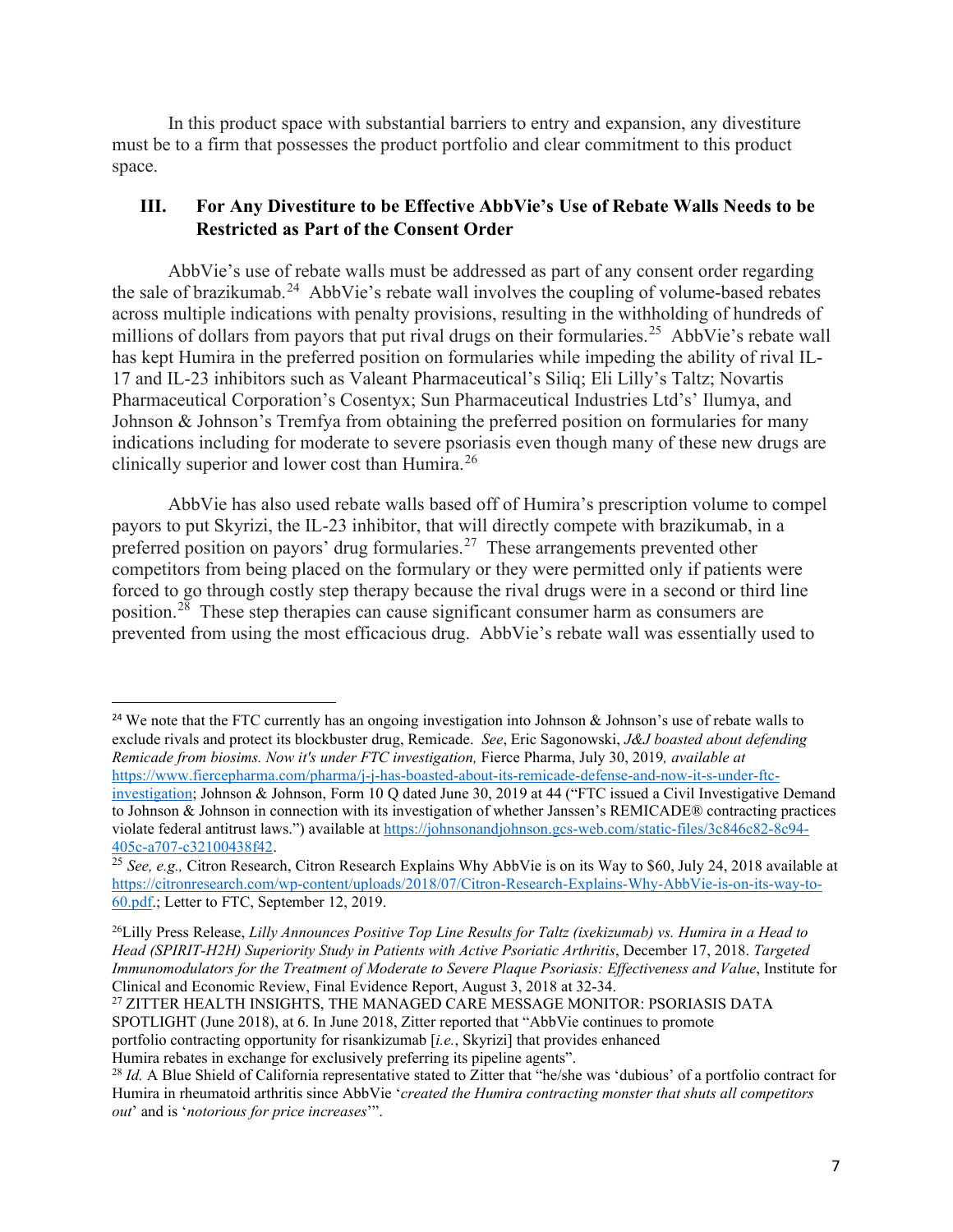preserve a formulary spot for Skyrizi until it received FDA approval for moderate to severe psoriasis or other indications.<sup>[29](#page-7-0)</sup>

 Largely because of AbbVie's rebate strategy, Skyrizi, which launched in May of 2019, has been a huge commercial success. Skyrizi now holds the largest position in the psoriasis market, garnering about a 25% share of second and third-line prescriptions<sup>30</sup> and is the market share leader for new and switching patients seeking treatment for psoriasis as it has been placed in a preferred formulary position along-side Humira.<sup>[31](#page-7-2)</sup> Thus, Skyrizi's commercial access is now at parity to Humira on all payors' formularies.[32](#page-7-3) AbbVie with Humira and Skyrizi has almost 50% of the moderate to severe psoriasis market even though they compete with a handful of IL-17 and IL-23 inhibitors. [33](#page-7-4)

AbbVie's rebate wall strategy has worked so well that Humira has lost very little share since the introduction of Skyrizi meaning Skyrizi is taking share from other IL-17 and IL-23 inhibitors that have been on the market for several years but have had little success in obtaining preferred formulary access.<sup>[34](#page-7-5)</sup> As AbbVie's CEO, Rick Gonzalez puts it, "[w]hen you step back and you look at Rinvoq (AbbVie's JAK inhibitor) and you look at Skyrizi, those two assets will have all of the major indications that Humira have when fully built out, plus one that Humira doesn't have, which is atopic dermatitis. So, if pricing were to stay the same … you should be able to build these assets to be \$20 bn combined or greater."[35](#page-7-6) In other words, as Skyrizi continues to grow volume in moderate to severe psoriasis and any new indications, AbbVie will be able to use the same volume-based rebate strategy to foreclose the entry of rival IL-23s including brazikumab, which are not likely to be launched for several years, from ever getting on a payor's formulary as a medicine for Crohn's disease and ulcerative colitis.

Given AbbVie's current exclusionary contracting strategies to protect Humira's and Skyrizi's preferred position on drug formularies, the Commission must address AbbVie's use of rebate walls because left unchecked, they will be used to prevent AstraZeneca from effectively restoring competition and in turn will increase entry barriers for other IL-23 inhibitors. Simply put, without a restriction on rebate walls, AstraZeneca's entry is unlikely to be successful.

Imposing restrictions on AbbVie's anticompetitive contracting practices is consistent with past merger enforcement actions where the Commission and the DOJ have imposed

<span id="page-7-0"></span><sup>29</sup> ZITTER HEALTH INSIGHTS, THE MANAGED CARE MESSAGE MONITOR: PSORIASIS DATA SPOTLIGHT (Mar. 2019), at 7. Prior to Skyrizi's launch, a payor, SelectHealth, told Zitter: "In terms of Humira, there would be increased rebates for … place-holding for the future AbbVie product launches."

<span id="page-7-1"></span><sup>30</sup> J.P. Morgan Day 3: Skyrizi Momentum Builds, What's Next For Amarin, Viatris Debuts And More, Pink Sheet available at https://pink.pharmaintelligence.informa.com/PS141500/JP-Morgan-Day-3-Skyrizi-Momentum-Builds-Whats-Next-For-Amarin-Viatris-Debuts-And-More.

<span id="page-7-2"></span><sup>&</sup>lt;sup>31</sup> AbbVie Inc. CEO Rick Gonzalez Presents at 38th Annual J.P. Morgan Healthcare Conference (Transcript) January 15, 2020.

<span id="page-7-3"></span><sup>&</sup>lt;sup>32</sup> AbbVie Q4 2019 Earnings Call Transcript, February 7, 2020.<br><sup>33</sup> 38<sup>th</sup> Annual J.P. Morgan Healthcare Conference.

<span id="page-7-4"></span>

<span id="page-7-5"></span><sup>&</sup>lt;sup>34</sup> *Id.*; Taltz was superior to Humira in the percentage of patients who achieved both ACR50 and PASI 100 at week 24 available at [https://www.taltz.com/hcp/rheumatology/taltz-vs-adalimumab/primary-endpoint.](https://www.taltz.com/hcp/rheumatology/taltz-vs-adalimumab/primary-endpoint)

<span id="page-7-6"></span><sup>35</sup> J.P. Morgan Day 3.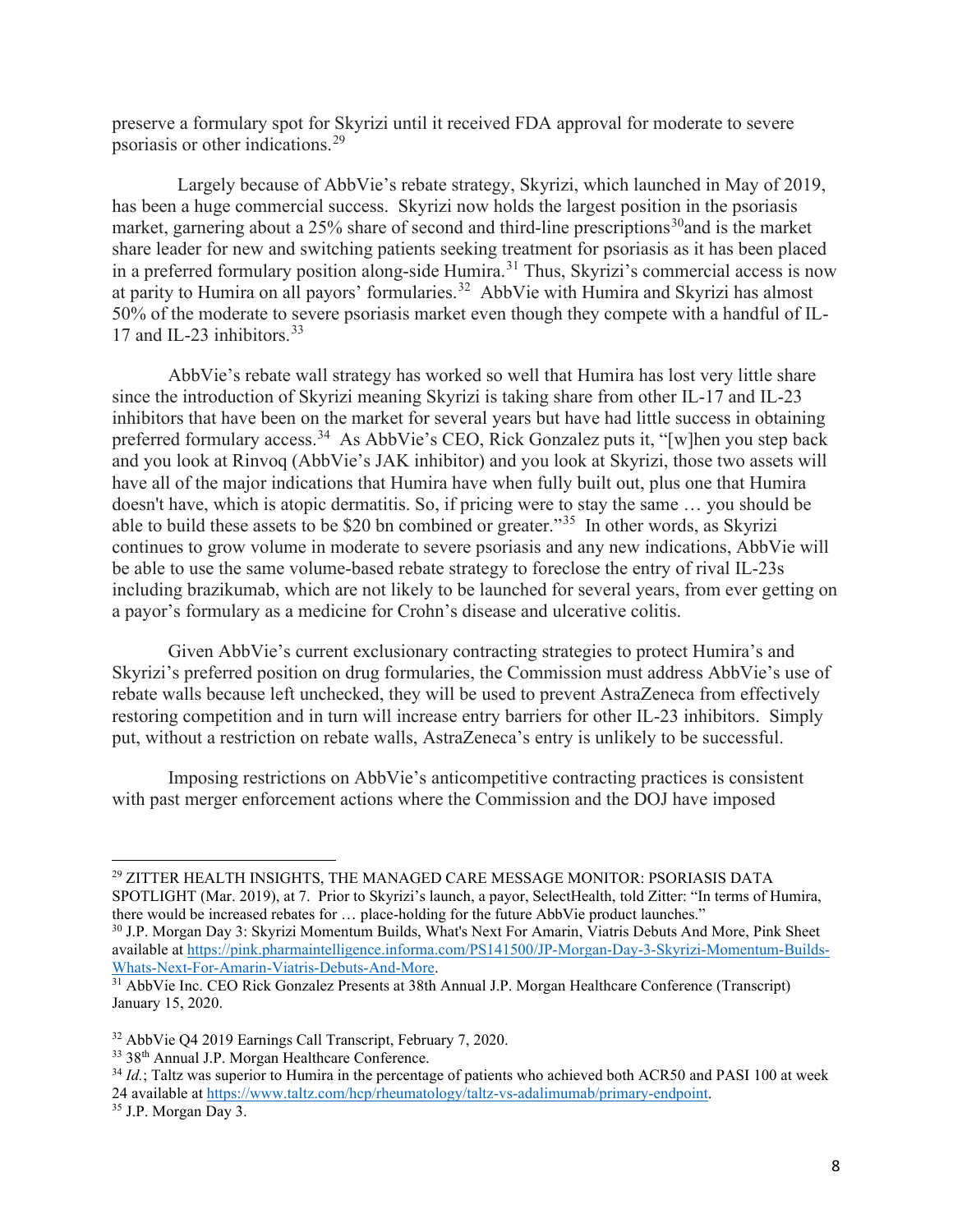restrictions on merging parties to facilitate the entry and success of the divested assets.<sup>[36](#page-8-0)</sup> Moreover, restrictions on exclusivity are consistent with the FTC action in *Surescripts* last year challenging exclusionary contracts with loyalty and bundled discounts.<sup>[37](#page-8-1)</sup> The FTC's complaint describes Surescripts' contracts as including a penalty provision that would discourage customers from using multiple networks or switching away from Surescripts by requiring them to repay loyalty incentives that they previously earned.<sup>38</sup> AbbVie's contracting practices appear to be very similar to the exclusionary contracts at issue in *Surescripts*. [39](#page-8-3)

The Commission has the authority and flexibility to craft a consent order in a way to ensure that the relevant markets are competitive.<sup>40</sup> Prohibiting AbbVie from using a rebate wall would allow payors to contract at the indication level, thereby increasing the number of drug manufacturers competing for access for each indication; allow innovative therapies to gain formulary coverage, which will help patients get the prescription drugs they need to better manage their immunology conditions; and allow payors to engage in contracting strategies that focus on clinical outcomes.

At minimum, conditions should apply to the sale of brazikumab and the relevant markets at issue here, such that, if it is ever approved by the FDA, rival IL-23 inhibitors can market newly approved drugs for ulcerative colitis and Crohn's disease without being foreclosed from getting on a formulary by AbbVie's rebate wall. Specifically, AbbVie should be prohibited from: entering into or enforcing rebate agreements with payors that limit, or forbid, IL-23 inhibitors access to those payors' drug formularies; entering into rebate agreements that create financial incentives for payors to limit access of rival IL-23 inhibitors; and discriminating

#### <span id="page-8-2"></span><sup>38</sup> *Id.*

<span id="page-8-0"></span><sup>36</sup> CoStar Consent Order (prohibiting bundling its products together in ways that could impede its competitors); *see also United States v. Charter Communications Inc, Time Warner Cable Inc, Advance/Newhouse Partnership and Bright House Networks LLC*, (No. 1:16-cv-00759 ) (D.D.C. April 25, 2016); *United States v. Anheuser Busch InBev SA/NV,* No. 16-1483 Modified Final Judgment (October 22, 2018); *United States v. Ticketmaster Entertainment Inc*., No. 1:10-cv-00139-RMC, Amended Final Judgment (January 28, 2020); *Victrex, plc, Invibio*, Consent Order.

<span id="page-8-1"></span><sup>37</sup> FTC Press Release, *FTC Charges Surescripts with Illegal Monopolization of E-Prescription Markets*, April 24, 2019, available at [https://www.ftc.gov/news-events/press-releases/2019/04/ftc-charges-surescripts-illegal](https://www.ftc.gov/news-events/press-releases/2019/04/ftc-charges-surescripts-illegal-monopolization-e-prescription)[monopolization-e-prescription.](https://www.ftc.gov/news-events/press-releases/2019/04/ftc-charges-surescripts-illegal-monopolization-e-prescription)

<span id="page-8-4"></span><span id="page-8-3"></span><sup>&</sup>lt;sup>39</sup> Pharmaceutical rebates raise even greater concern than rebates or discounts in other industries. Pharmaceutical rebates often lead to higher list prices, which result in higher co-insurance payments by consumers. That is why major consumer groups supported the Administration's proposal to eliminate the antikickback safe harbor for pharmaceutical rebates. *See* Consumer Action, Consumer Federation of America, Consumer Reports, NETWORK Lobby for Catholic Social Justice, and U.S. PIRG, Comment on Proposed Rule on Fraud and Abuse: Removal of Safe Harbor Protection for Rebates Involving Prescription Pharmaceuticals and Creation of New Safe Harbor Protection for Certain Point-of-Sale Reductions in Price on Prescription Pharmaceuticals and Certain Pharmacy Benefit Manager Service Fees (Apr. 8, 2019)[, https://www.regulations.gov/document?D=HHSIG-2019-0001-19975](https://www.regulations.gov/document?D=HHSIG-2019-0001-19975) ("[W]e support HHS' proposed rule changes to eliminate rebates, thereby encouraging prices that more closely reflect actual costs, with competitive incentives to offer any discounts directly to patients at the pharmacy counter."). <sup>40</sup> *Victrex, plc, Invibio*, Consent Order. The FTC's consent order prohibited Invibio from entering into exclusive supply contracts; preventing current customers from using alternate products; and using pricing terms in new contracts that could effectively result in an exclusive arrangement between Invibio and a device maker. These prohibited terms include setting minimum purchase requirements; conditioning discounts or important services on a device maker's purchase from Invibio of a specified percentage of its PEEK requirements; and providing retroactive volume discounts.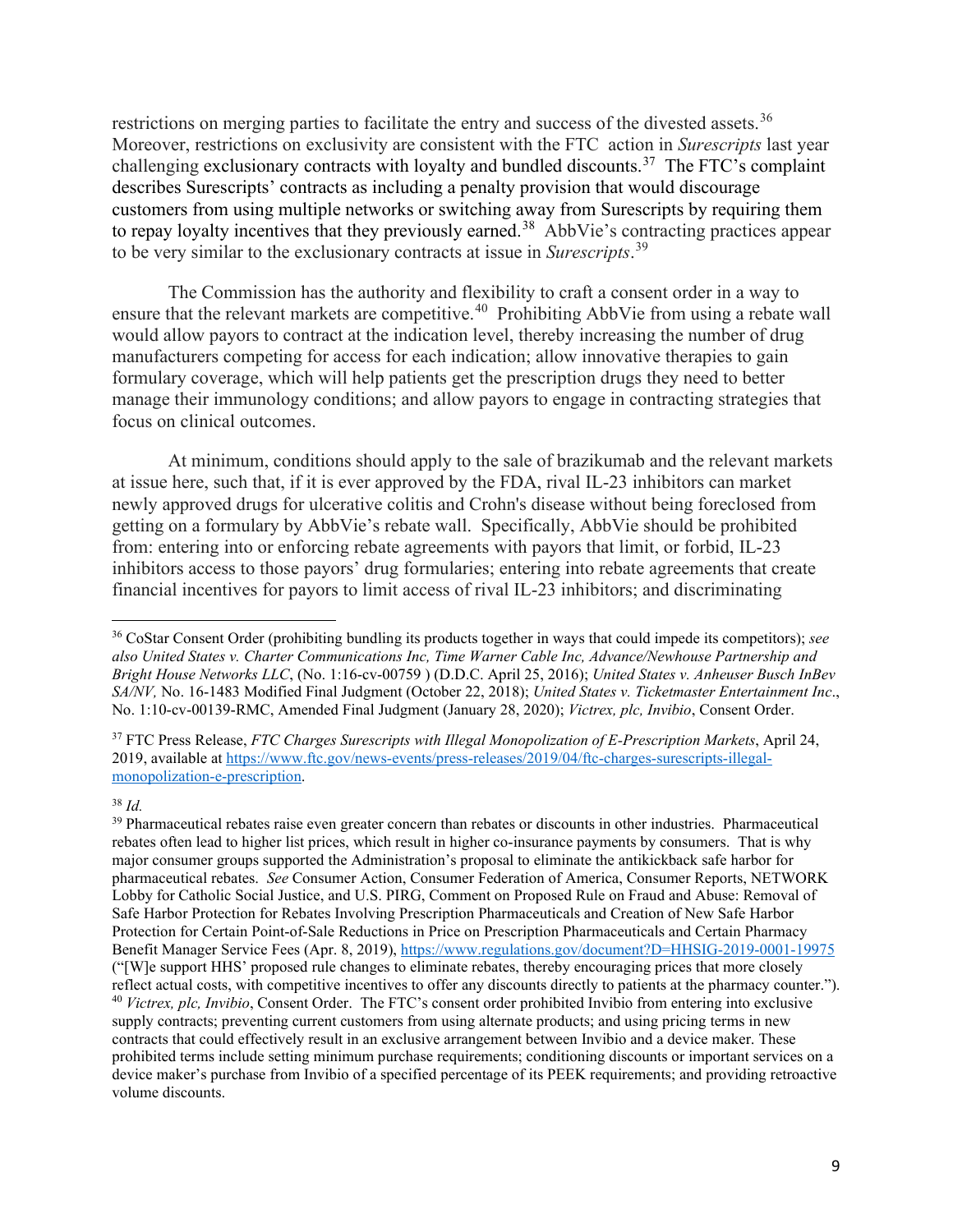against, retaliating against, or punishing any payor for providing formulary access to any rival IL-23 inhibitor.

In sum, the conditions should prohibit exclusionary contracting practices that foreclose competition, which would provide further incentive for the divestiture buyer of brazikumab to actually market it in competition with Skyrizi.

#### **IV. Concluding Thoughts**

We appreciate the considerable work of the Commission's staff in evaluating this merger. Past history suggests that meaningful divestitures in this area are very difficult to craft. In order to effectively restore competition and protect the thousands of patients using these vital drugs we hope the Commission clearly addresses the problem of rebate walls and secures a remedy that fully protects competition.

We request an opportunity to meet with you to more fully explain our concerns.

Please contact our counsel David Balto at 202-577-5424 at your earliest convenience.

Respectfully,

Families USA

Public Citizen

U.S. PIRG Education Fund

Service Employees International Union (SEIU)

American Federation of State, County, & Municipal Employees (AFSCME)

UNITE HERE

Consumer Action

American Federation of Teachers

Alliance for Retired Americans

American Family Voices

Doctors for America

End AIDS Now

Prescription Justice

Social Security Works

The Other 98

Treatment Action Group